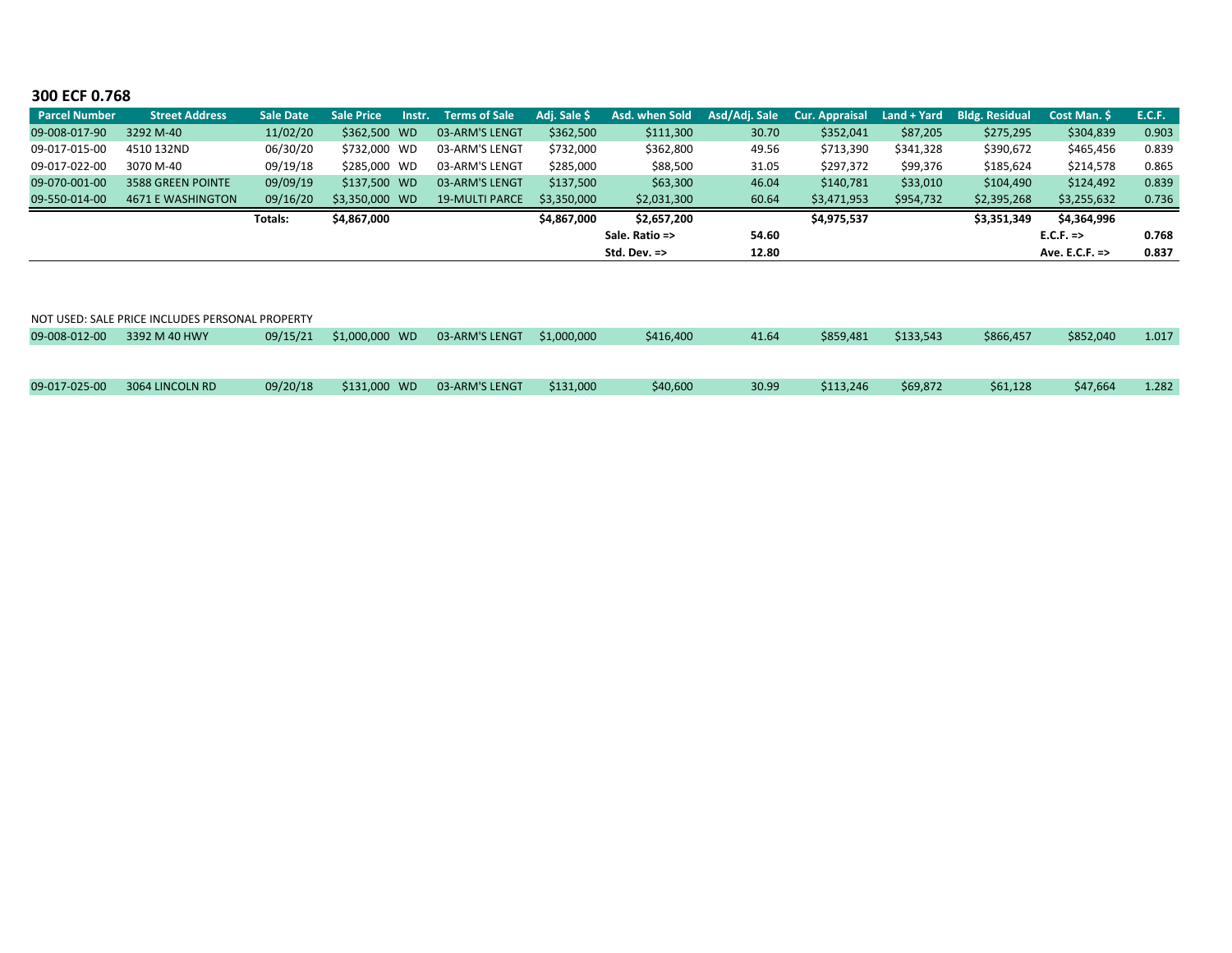| <b>Floor Area</b> | \$/Sq.Ft.        |             | <b>ECF Area</b> Dev. by Mean (%) | Building Style Use Code Land Value Appr. by Eq. Appr. Date |         |              |  | <b>Other Parcels in Sale</b>                               |
|-------------------|------------------|-------------|----------------------------------|------------------------------------------------------------|---------|--------------|--|------------------------------------------------------------|
| 8,516             | \$32.33          | 300         | 6.6576                           |                                                            |         | \$51,977 No  |  |                                                            |
| 35,153            | \$11.11          | 300         | 0.2823                           |                                                            |         | \$279,541 No |  | 09-008-029-10                                              |
| 10,800            | \$17.19          | 200         | 2.8556                           |                                                            | WHS STC | \$69,620 No  |  |                                                            |
| 2,640             | \$39.58          | 200         | 0.2823                           |                                                            |         | \$21,043 No  |  |                                                            |
| 156,082           | \$15.35          | 300         | 10.0778                          |                                                            |         | \$234,634 No |  | 09-100-026-00, 09-100-027-00, 09-550-063-00, 09-550-016-00 |
|                   | \$23.11          |             | 6.8731                           |                                                            |         |              |  |                                                            |
|                   | Std. Deviation=> | 0.062088621 |                                  |                                                            |         |              |  |                                                            |
|                   | Ave. Variance=>  |             | 4.0311 Coefficient of Var=>      | 4.818997795                                                |         |              |  |                                                            |
|                   |                  |             |                                  |                                                            |         |              |  |                                                            |

| 36,798 | \$23.55 | 200 | 18.0412 | \$86,588 No |  |
|--------|---------|-----|---------|-------------|--|
|        |         |     |         |             |  |
| 1,920  | \$31.84 | 200 | 14.5975 | \$69,872 No |  |